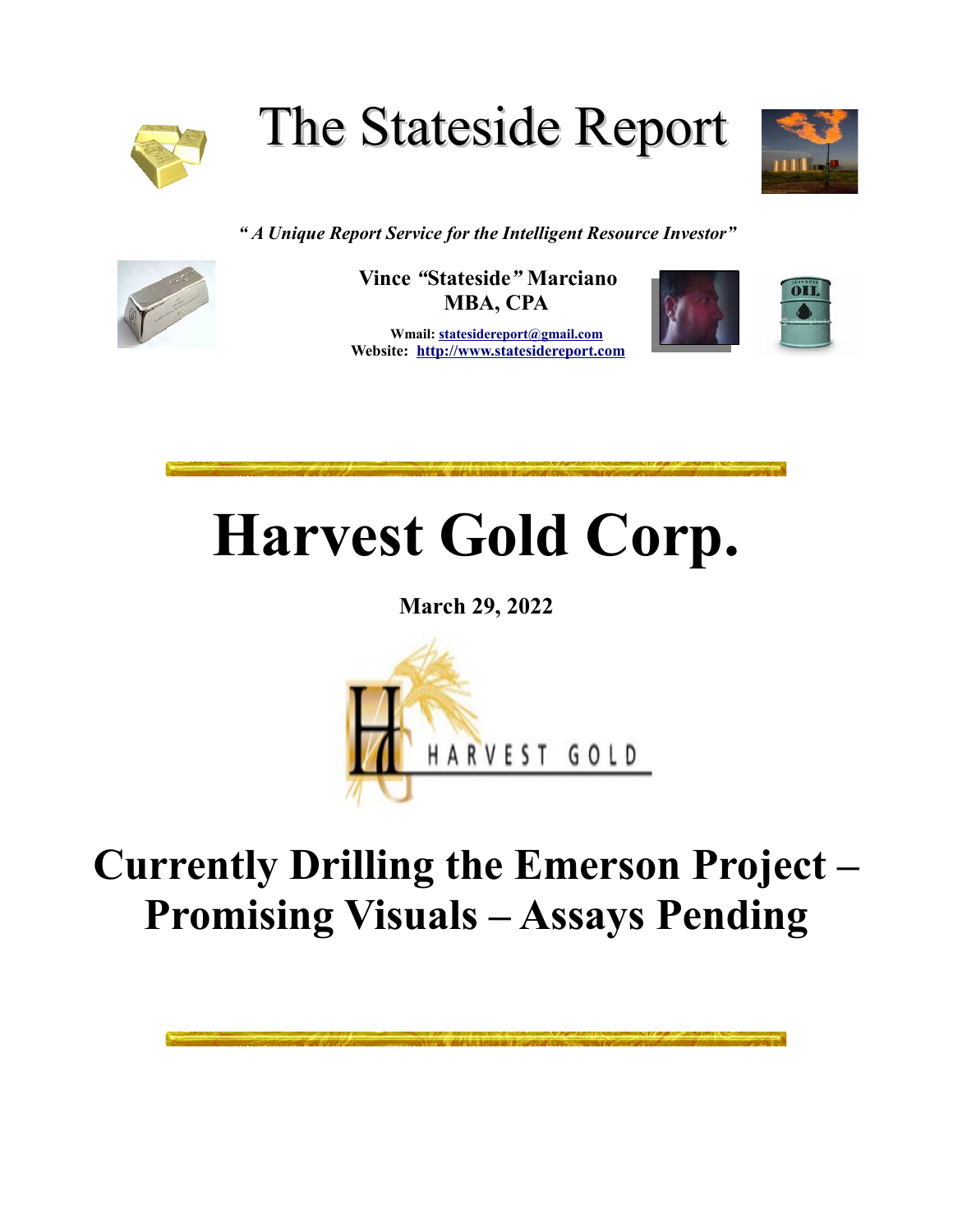• **Market cap of \$7 million at \$.18/share CAD**

- **Harvest Gold HVG on the TSX-V, HVGDF in the US**
- **Currently drilling the Emerson project in BC, Canada**
- **Drill hole core confirms source of large IP anomaly**
- **Alteration and mineralization extend below limits of geophysical information**
- **Large footprint and continuity of pyrite mineralization to depth**
- **Two holes completed assays pending**
- **President Rick Mark: [info@HarvestGoldCorp.com](mailto:info@HarvestGoldCorp.com)**



## **Summary**

**Earlier this month Harvest Gold management updated the market on their maiden drill program at their Emerson project in British Columbia. For a summary of this project see my December 2021 report at [http://statesidereport.com/wp](http://statesidereport.com/wp-content/uploads/2021/12/Harvest-Gold-Drilling-and-Marketing-Begin-January-2022.pdf)[content/uploads/2021/12/Harvest-Gold-Drilling-and-Marketing-Begin-January-](http://statesidereport.com/wp-content/uploads/2021/12/Harvest-Gold-Drilling-and-Marketing-Begin-January-2022.pdf)[2022.pdf.](http://statesidereport.com/wp-content/uploads/2021/12/Harvest-Gold-Drilling-and-Marketing-Begin-January-2022.pdf)** 

**Both gold and copper prices have remained buoyant over the past year and money has started flowing back into the juniors.**



**Since my December report was issued Harvest's share price is up 66% as the drills are now turning.**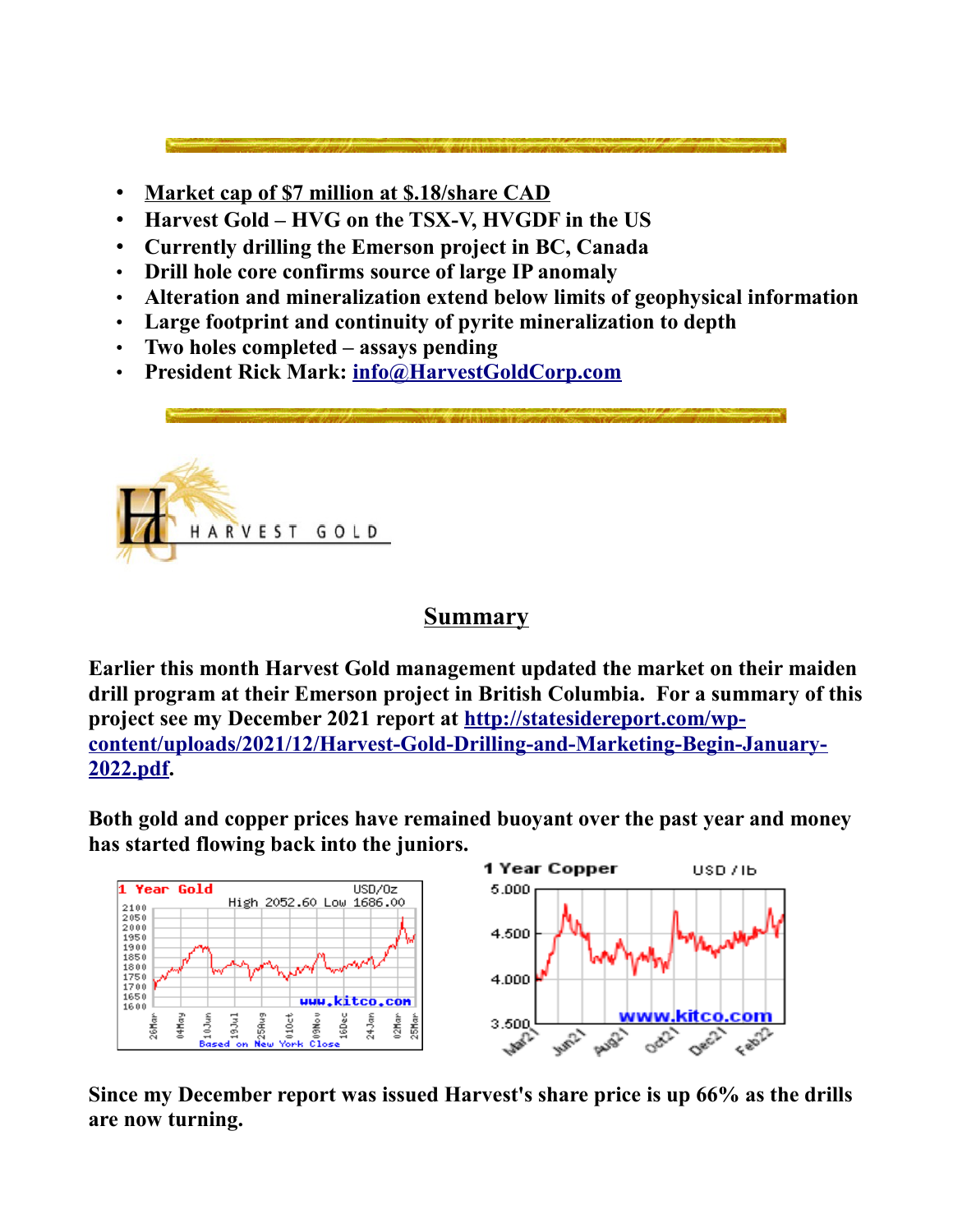**Two holes out of the current five hole, 2,600 meter diamond drill program were completed as of the most recent update.**

**A few key highlights taken from this recent update include:**

• *Drill hole core confirms source of large IP anomaly:* **The first two drill holes have shown that chargeability anomalies in the DIAS 3D IP inversion results are related to significant hydrothermal pyrite in quartz pyrite-breccia zones and quartz pyrite stockworks in feldspar porphyry and andesite, with apparent thicknesses of up to 50 meters and up to 600 meters, respectively.**



- *Alteration and mineralization extend below limits of geophysical information:* **Quartz-pyrite stockwork zones extend to depths of 795 meters, more than 300 meters below the limits of the 3D IP chargeability inversion. This coincides well with a ~165 ha chargeability anomaly open to the NW.**
- *Large footprint and continuity of pyrite mineralization to depth:* **Alteration intersected includes clay within vuggy feldspar porphyry from surface to 150 meters depth. Below this, pervasive and stockwork silicification and clay alteration from 290 to 795 meters depth. Mineralization to 795 meters depth includes pyrite dissemination, quartz-pyrite ± molybdenite veins, pyrite veinlets, and galena-sphalerite veins.**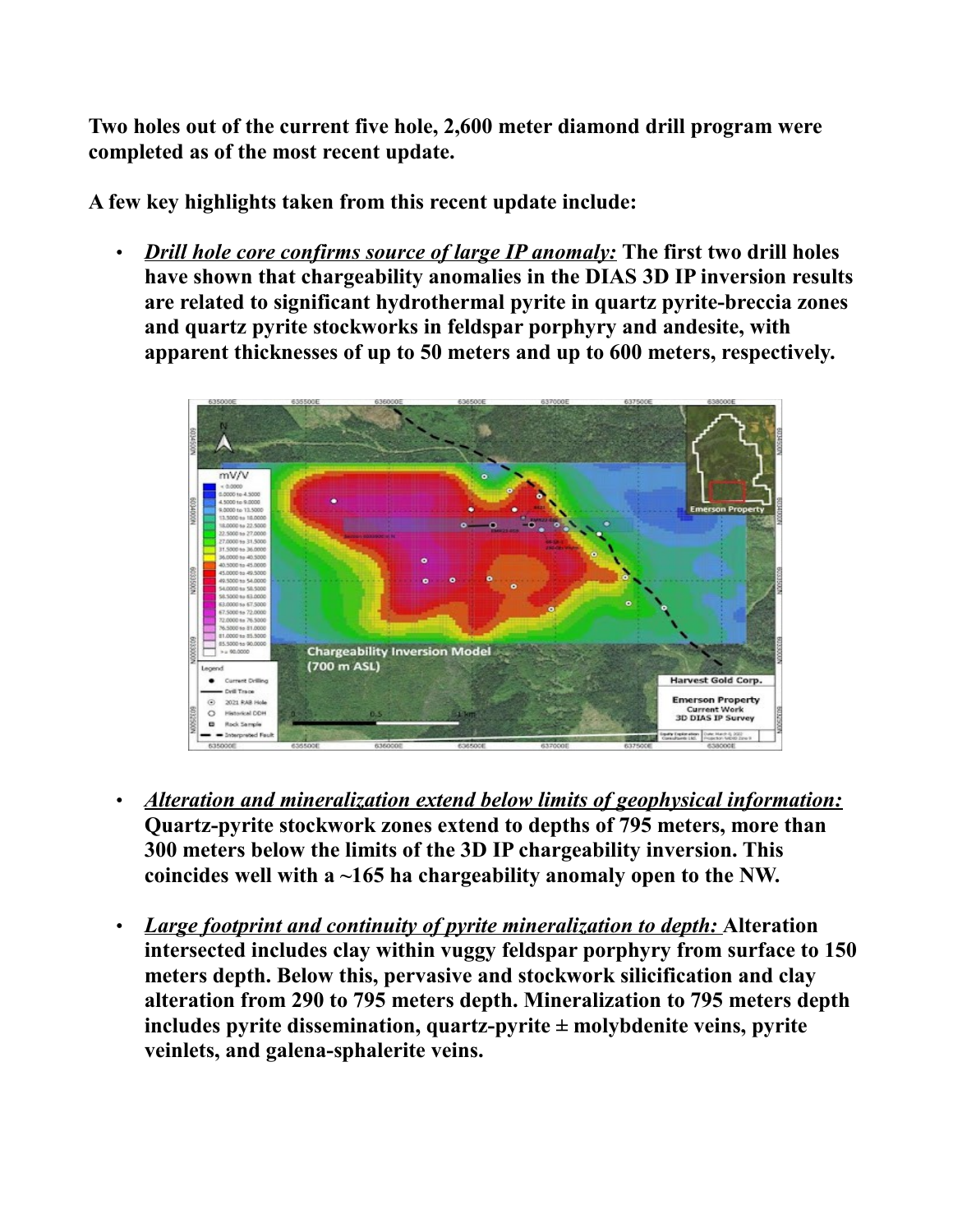

• *Two holes completed;* **Two diamond drill holes totaling 1,098 meters have been completed to date. Drill hole EM22-019 was completed to a hole depth of 795 meters, while drill hole EM22-020 (collared 235 meters east of EM22- 019) reached a depth of 303 meters along the same section. EM22-020 was terminated before proposed depth due to ground conditions. Core samples are being dispatched from the Company's core logging facility in Houston, B.C. to ALS Global preparation facilities in Kamloops, B.C. Assays results are pending.**



**EMR22-019 at 130.5 to 134.5 m A) Quartz cemented breccia; dark gray-black veinlets are made up of quartz and 30 – 40 % very fine-grained pyrite. B) Close-up photograph showing later phase of brecciation from dark quartz-pyrite veinlets.**



**A) EMR22-020 at 162 m: Brecciation of silicified feldspar porphyry with quartz-pyrite cement. B) EMR22-020 at 168 m: Cluster of pyrite-quartz veinlets cutting clasts and cement of breccia, note sulfides up to 15%.**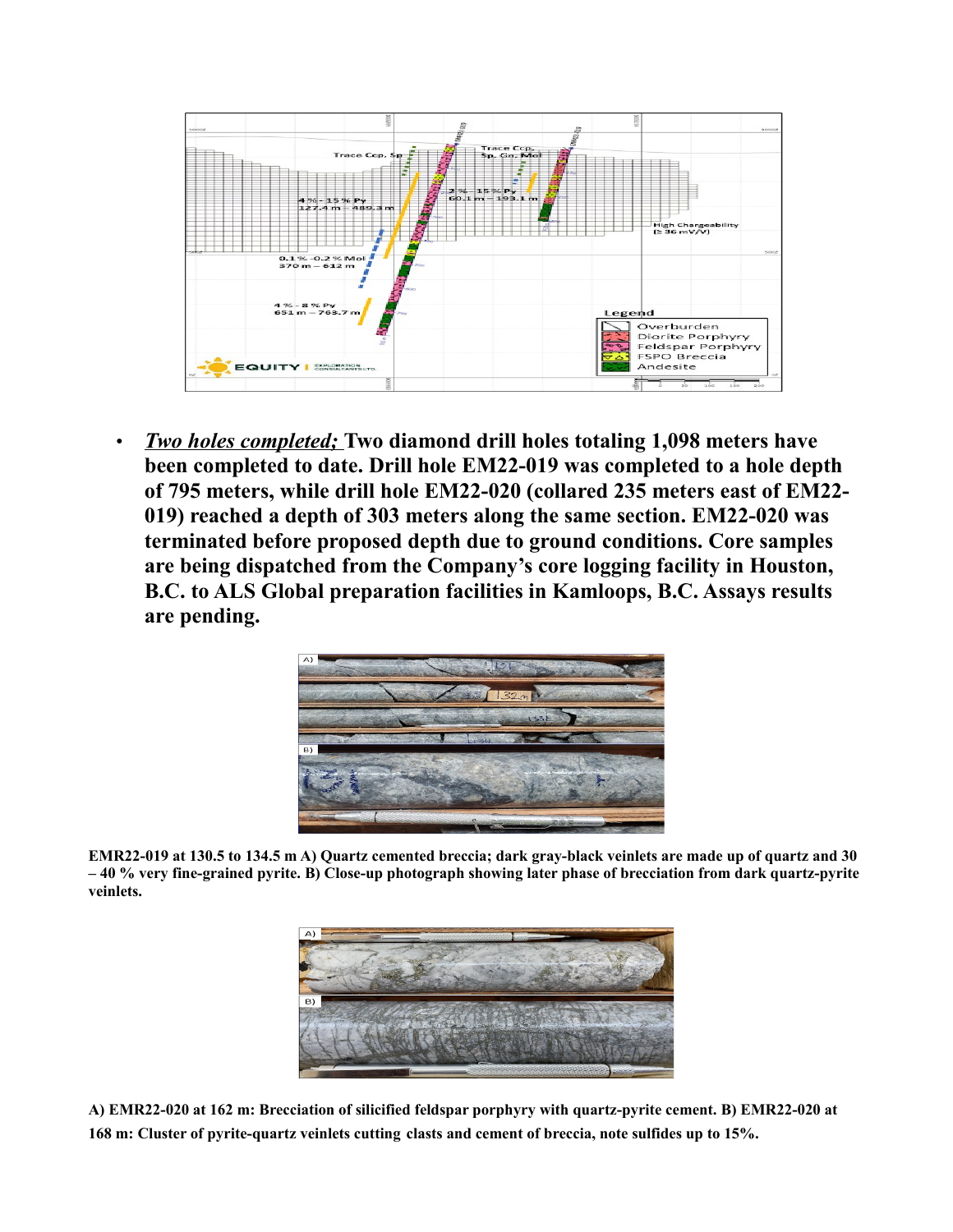**Obviously assays are needed to determine the grade of gold/copper in the first two holes but the program is off to a good start with promising visuals. As Henry Awmack, a member of Harvest Gold's Technical Advisory Board and property covendor stated.....**

*"Initial diamond drill testing at our Emerson Project confirms that a very large (2000 meters X 900 meters), open, IP chargeability anomaly can be attributed to quartz-pyrite breccia zones overlying thick quartz-pyrite stockwork zones. Breccia zones are hosted in clay-altered and silicified feldspar porphyry and host 2-15% pyrite. Apparent thickness of the breccia zones reaches 50 meters. Silicified feldspar porphyry with a quartz-pyrite stockwork extends to the bottom of the initial hole EMR22-019 at 795 meter hole depth, showing the great depth extent of the system. We are very encouraged by the visual core results and look forward to providing further updates when we receive analytical results."*

**The current drill program is going according to plan and on budget and an update will be provided shortly.**

**Vince Marciano The Stateside Report March 29, 2022**

*.*

## Disclaimer

*Vince Marciano has been retained by Harvest Gold to provide media-related services. Vince Marciano and the Stateside Report are not registered as a securities broker-dealer or investment adviser with the U.S. Securities and Exchange Commission or any state securities regulatory authority. Specifically, the Stateside Report relies upon an exemption from the registration requirements under the Investment Advisers Act of 1940, as amended (the "Advisers Act") provided for in Section 202(a)(11)(D).*

*This exemption is available for the publisher of any "bona fide financial publication of general and regular circulation." Vince Marciano and the Stateside Report are not responsible for trades executed by subscribers to the service based on the information included in this report.*

*The information contained herein do not represent individual investment advice or a recommendation to buy or sell securities or any financial instrument nor are they intended as an endorsement of any security or other investment. Furthermore, the Stateside Report does not constitute an offer or solicitation to buy or sell any securities or individualized investment advice.*

*Any information contained in the Stateside Report represents Vince Marciano's opinions, and should not be construed as personalized investment advice. Vince Marciano and the Stateside Report cannot assess, verify or guarantee the suitability of any particular investment to any particular situation and the reader and listener of the Stateside Report bears complete responsibility for its own investment research and should seek the advice of a qualified investment professional that provides individualized advice prior to making any investment decisions.*

*All opinions expressed and information and data provided therein are subject to change without notice. Vince Marciano may have positions in, and may, from time-to-time make purchases or sales of the securities discussed or mentioned in the Stateside Report or on the Stateside Report podcast.*